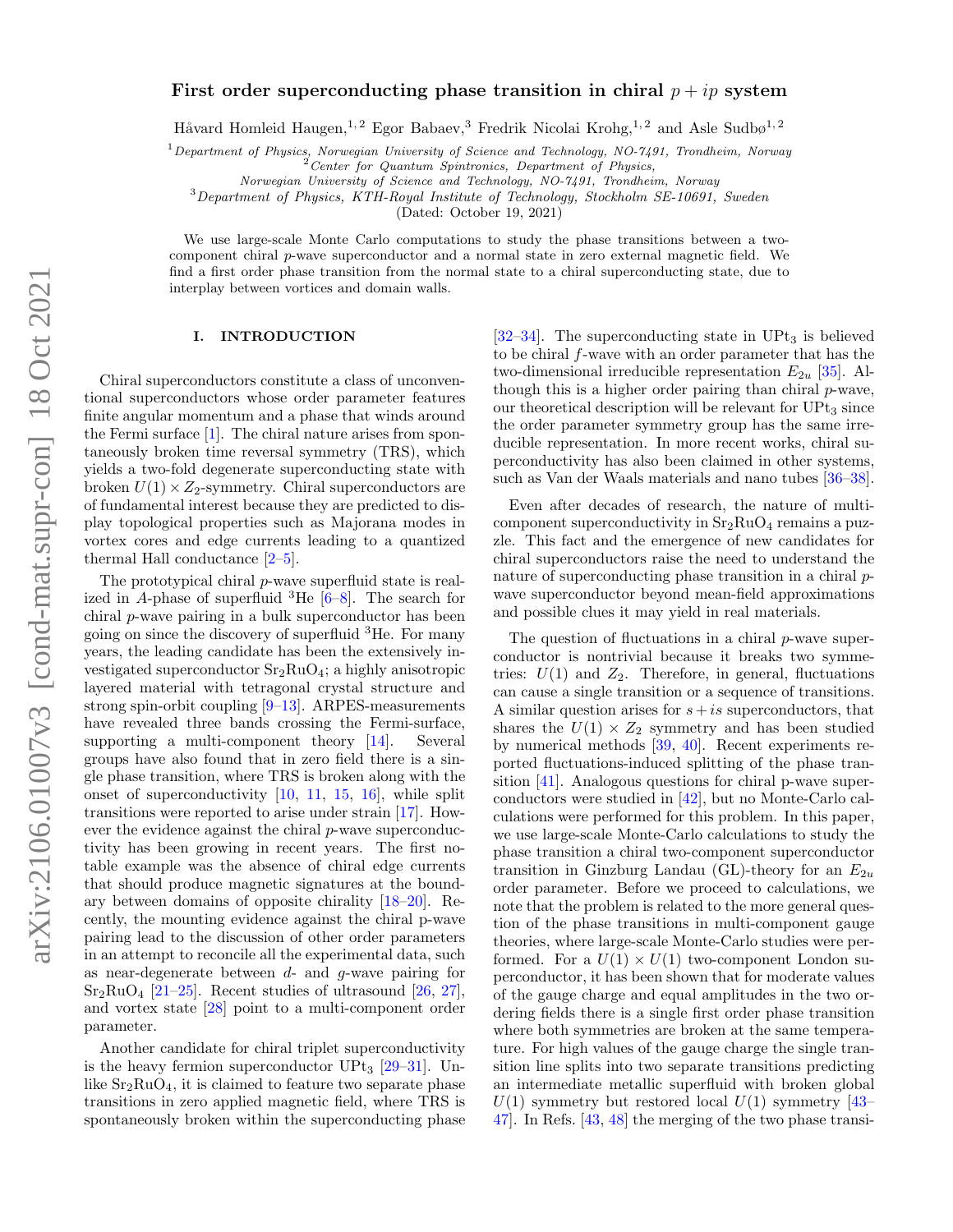tions was coined a preemptive phase-transition, where ordering in one symmetry sector of the model leads to ordering in the other. For the case of interacting  $U(1) \times U(1)$  neutral superfluid a detailed study of the first order character of the phase transition was presented in [\[45\]](#page-8-30), where also the existence of a tricritical point was reported. Similarly, for a  $SU(2)$ -symmetric model, where the amplitudes of the two matter fields  $(\Psi_1, \Psi_2)$  are related by a CP<sup>1</sup> constraint  $|\Psi_1|^2 + |\Psi_2|^2 = 1$ , a single transition was found for moderate values of the gauge charge, which split into two transitions for higher values [\[49,](#page-8-31) [50\]](#page-8-32). The model we consider in this paper is different from a  $U(1) \times U(1)$  London superconductor, due to the presence of a term that explicitly breaks the global  $U(1)$  symmetry down to a  $Z_2$ -symmetry. It is also different from  $s + is$  superconductor due to the structure of a so-called mixed gradient terms (MGT). These terms are products of two gradient terms, as in the standard kinetic energy, but where the two factors are gradients in different directions involving different order-parameter components (see below). Such terms are common for chiral p-wave superconductors [\[51\]](#page-8-33) and can also originate for instance with spin-orbit coupling [\[52\]](#page-8-34). Such terms will provide an additional direct coupling between the  $U(1)$ and  $Z_2$ -symmetry sectors of the model.

## II. MODEL

## A. Ginzburg Landau model

We consider a superconductor with tetragonal crystal structure and spin orbit coupling, belonging to the point group  $D_{4h}$ . Gauge invariance and TRS yields the full symmetry group of the system  $\mathcal{G} = D_{4h} \times U(1) \times Z_2$ . In the two-dimensional odd-parity representation  $E_{2u}$ , the superconducting gap function may be written as  $d(\mathbf{k}) =$  $(\eta_x k_x + \eta_y k_y)\hat{z}$ . The complex matter fields (components) describe two types of Cooper pairs in the theory, and can be written in terms of an amplitude and a phase on the form  $\eta_i = \rho_i e^{i\theta_i}$ . This leads to a GL energy functional  $E = \int f d^3r$  where the dimensionless energy density is given by [\[51,](#page-8-33) [53,](#page-8-35) [54\]](#page-8-36)

$$
f = -\alpha(|\eta_x|^2 + |\eta_y|^2) + \frac{u_0}{2} (|\eta_x|^4 + |\eta_y|^4)
$$
 (1a)

+ 
$$
\gamma |\eta_x \eta_y|^2 \cos 2(\theta_x - \theta_y)
$$
  
+  $|\mathbf{D}\eta_x|^2$  +  $|\mathbf{D}\eta_y|^2$  +  $|\nabla \times \mathbf{A}|^2$  (1b)  
+  $\gamma_m [(D_x \eta_x)(D_y \eta_y)^* + (D_y \eta_x)(D_x \eta_y)^* + \text{h.c.}]. (1c)$ 

The matter fields are minimally coupled to the gauge field **A** through covariant derivatives  $\mathbf{D} = \nabla - ig\mathbf{A}$ and the energy is normalized to the condensation energy  $f_0 = B_c^2/4\pi$ , where  $B_c$  is the critical magnetic field. Lengths are given in units of  $\xi = 1/\sqrt{\alpha}$ .  $\alpha$  and  $u_0$  set the scale for the critical temperature. Our results do not sensitively depend on their precise values, but they apply only in a domain where the phase-only approximation is approximately valid, for example deep in the type-II regime. The coefficients  $\gamma$  and  $\gamma_m$ , which control the strength of the intra-component potential and MGT respectively, will typically be sensitive the electronic structure and in particular the shape of the Fermi surface [\[51,](#page-8-33) [52\]](#page-8-34). In order to present a systematic study of the effects these terms have on a class of physical systems, we will treat them as phenomenological parameters. They are still constrained by our numerical meth-

ods, discussed further in Sec. [II B.](#page-1-0) The decay of magnetic fields in this model usually involves multiple modes and multiple length scales [\[55\]](#page-8-37), that yields further differences compared to  $s + is$  models previously studied in Monte-Carlo simulations [\[39,](#page-8-23) [40\]](#page-8-24). In what follows we will not distinguish between the subdominant electromagnetic scales. The mean field ground state of Eq.  $(1)$  is found by set-

ting  $\mathbf{A} = 0$  and ignoring spatial variations in the matter fields. Minimization of the potential energy in Eq.  $(1a)$ then yields the ground state

<span id="page-1-3"></span>
$$
|\eta_x| = |\eta_y| = \sqrt{\frac{\alpha}{u_0 - \gamma}} \equiv \rho_0,\tag{2}
$$

<span id="page-1-4"></span>
$$
\theta_x - \theta_y = \pm \pi/2 \equiv \theta_0. \tag{3}
$$

We find two degenerate solutions due to the phaselocking term. Theses are related by a  $Z_2$  symmetry operation which will be discussed in more detail in Sec. [II C.](#page-2-0) Finally, we note that this ground state gives an order parameter on the form  $k_x \pm ik_y$ , corresponding to a superconducting state with chiral p-wave pairing which spontaneously breaks the  $U(1) \times Z_2$  symmetry of the theory.

### <span id="page-1-0"></span>B. The London limit

In order to perform Monte Carlo simulations on the free energy introduced in Eq. [\(1\)](#page-1-1), we will work within the London approximation where the amplitudes of the matter fields are frozen. The London limit is commonly used for similar models [\[43,](#page-8-27) [44\]](#page-8-38). However, in the case of a multi-component order parameter, and with the addition of Ising anisotropy and MGT, such an approach requires considerable care and is generally not applicable [\[55\]](#page-8-37).

<span id="page-1-5"></span><span id="page-1-2"></span><span id="page-1-1"></span>We will first explicitly assess the validity of this approach, following a similar but not identical method to the one presented in [\[55\]](#page-8-37). To this end, we expand all fluctuating fields to second order in deviations from their mean-field values, introducing

<span id="page-1-6"></span>
$$
\epsilon_i = \rho_i - \rho_0,\tag{4}
$$

$$
\theta_{\Delta} = \frac{1}{2} \left( \theta_x - \theta_y - \theta_0 \right), \tag{5}
$$

<span id="page-1-7"></span>
$$
p_i = A_i - \frac{1}{g} \partial_i \theta_\Sigma, \tag{6}
$$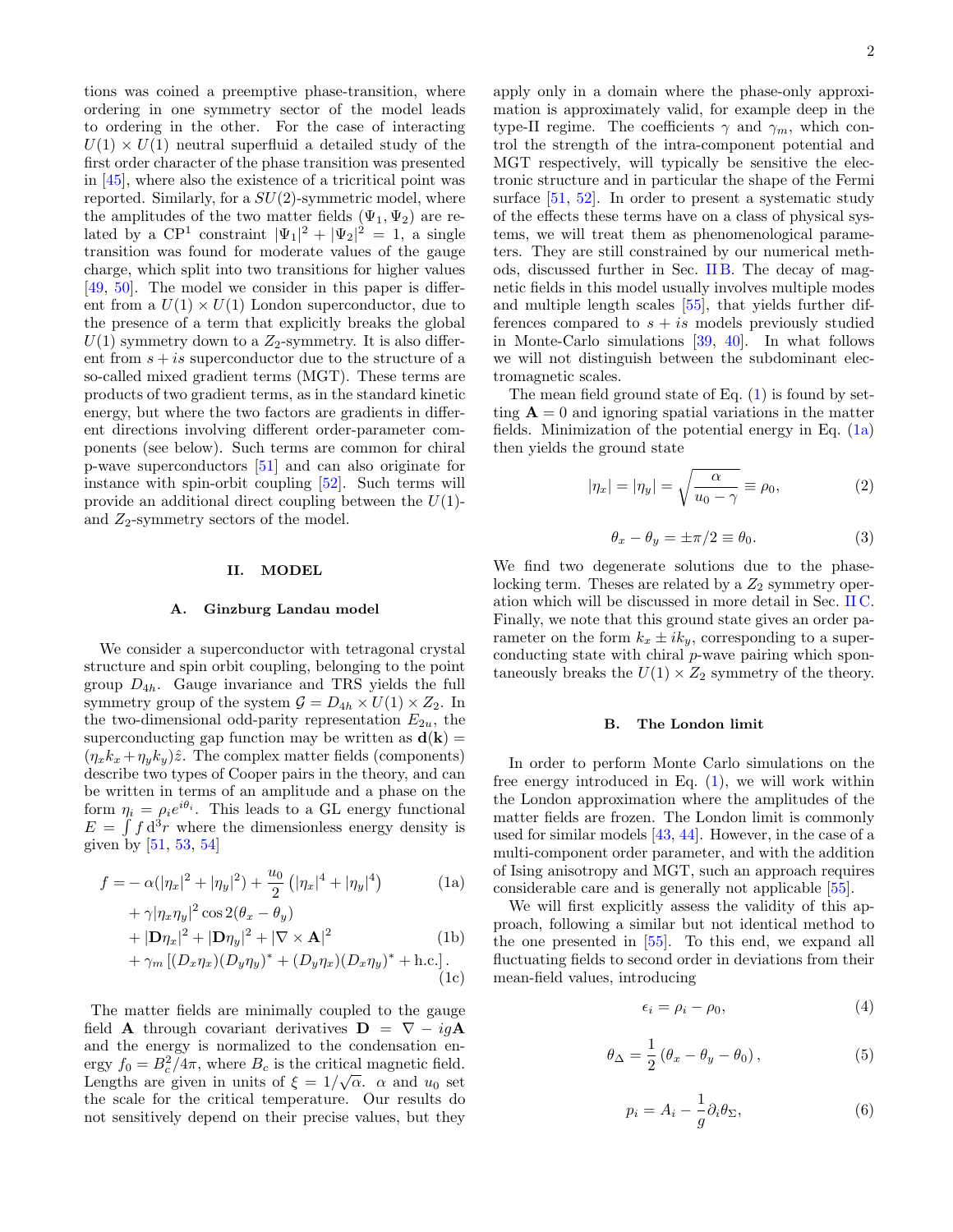$$
\theta_{\Sigma} = (\theta_x + \theta_y)/2, \tag{7}
$$

where  $p_i$  essentially is a gauge-invariant current. Expanding the energy to second order in these fluctuations and Fourier transforming, we obtain an expression on the form

<span id="page-2-4"></span>
$$
f = f_0 + \mathbf{v} \mathbf{G} \mathbf{v}^\dagger,\tag{8}
$$

where  $f_0$  is the ground state energy,  $\mathbf{G}(\mathbf{k})$  is a matrix describing the coupling between fluctuations in different fields and  ${\bf v}$  is the fluctuation vector given by

<span id="page-2-5"></span>
$$
\mathbf{v}(\mathbf{k}) = \begin{pmatrix} \epsilon_+ & \epsilon_- & \theta_\Delta & p_x & p_y \end{pmatrix} . \tag{9}
$$

We have introduced a rotated amplitude basis  $\epsilon_{\pm} = (\epsilon_x \pm \epsilon_y)$  $(\epsilon_y)/\sqrt{2}$  in order to simplify the structure of the coupling matrix. The exact form of the coupling matrix, along with details of the derivation are given in Appendix [A.](#page-9-0)

To determine what fluctuations are most important, the coupling matrix is diagonalized to obtain the lowest eigenvalue  $\lambda_*$  along with the corresponding eigenvector  $\psi_*$ . In the absence of MGT, the coupling matrix is already diagonal and the eigenvectors are pure modes with fluctuations in only one field. In the long wavelength limit, we then find that the phase-difference mode  $\theta_{\Delta}$ corresponds to the lowest eigenvalue for low values of the Ising anisotropy

$$
\gamma \le 0.17\tag{10}
$$

when  $\alpha = u_0 = g = 1.0$ . Above this value amplitude fluctuations become important as the  $\epsilon$  mode corresponds to the lowest eigenvalue. The effect of MGT is that the eigenvectors become mixed modes with multiple non-zero entries for non-zero momentum [\[55\]](#page-8-37). To investigate the degree of mixing, we plot the k-dependence of the nonzero entries in  $\psi_*$  in Fig. [1b](#page-2-1) with the corresponding parameters without MGT in Fig. [1a.](#page-2-2) For low momentum magnitude  $k$  the phase difference mode is now weakly mixed with  $\epsilon_+$  amplitude fluctuations, but phase difference fluctuations are still dominant.

Note that although taking a London limit eliminates some of the mixing at the level of bare model, we find below that the phase transition is first order, so in a fluctuating model the mixing should reappear at the level of a large-scale effective field theory. Otherwise, at the level of bare model, the London limit is a good approximation for the regime of small mixing.

## <span id="page-2-0"></span>C. Charged and chiral symmetry sectors

In this section we introduce the chiral basis, which is obtained by a unitary transformation  $\eta_{\pm} = (\eta_x \pm \eta_y)(\sqrt{x})$  $(i\eta_y)/\sqrt{2}$ . Under TRS, the chiral components transform as  $\hat{\mathcal{K}}\eta_{\pm} = \eta_{\mp}^*$ . It is common to recast the model in terms of these chiral components [\[54,](#page-8-36) [56,](#page-8-39) [57\]](#page-8-40), but in the present

<span id="page-2-2"></span><span id="page-2-1"></span>

FIG. 1. Non-zero entries of the eigenvector  $\psi_*$  corresponding to the lowest eigenvalue of the coupling matrix, plotted along the line  $k_x = k_y$ . In (a) there are no MGT and the coupling matrix is diagonal with pure modes. In (b) we have included MGT, which cause mixed modes with fluctuations in multiple fields. In both cases fluctuations in the phase difference are dominant in the long wavelength limit.

setting we introduce them because they provide an order parameter in the  $Z_2$  symmetry sector. If we calculate the chiral component amplitudes in terms of the xy-components, we find

<span id="page-2-3"></span>
$$
|\eta_{\pm}| = \sqrt{\frac{1}{2} [|\eta_x|^2 + |\eta_y|^2 \pm 2 |\eta_x \eta_y| \sin(\theta_x - \theta_y)]}. \quad (11)
$$

By inserting the ground state values form Eqs. [\(2\)](#page-1-3) and [\(3\)](#page-1-4), we see that one of the chiral amplitudes is spontaneously chosen. Coming from the low-temperature regime, chiral symmetry is then restored by a proliferation of topological defects in the form of Ising domain walls separating areas of opposite chirality. From Eq.  $(11)$  we see that these domain walls can be described by a gradient in the phase-difference of the xycomponents.

The superconducting phase transition is associated with spontaneous symmetry breaking of the local  $U(1)$ symmetry. The low temperature phase is well understood at mean-field level, where the gauge field A acquires a mass, yielding a Meissner-effect. In the context of singlecomponent superconductors it has been shown that going beyond mean-field, the (non-local) order parameter of the  $U(1)$ -sector is still the gauge field mass, which now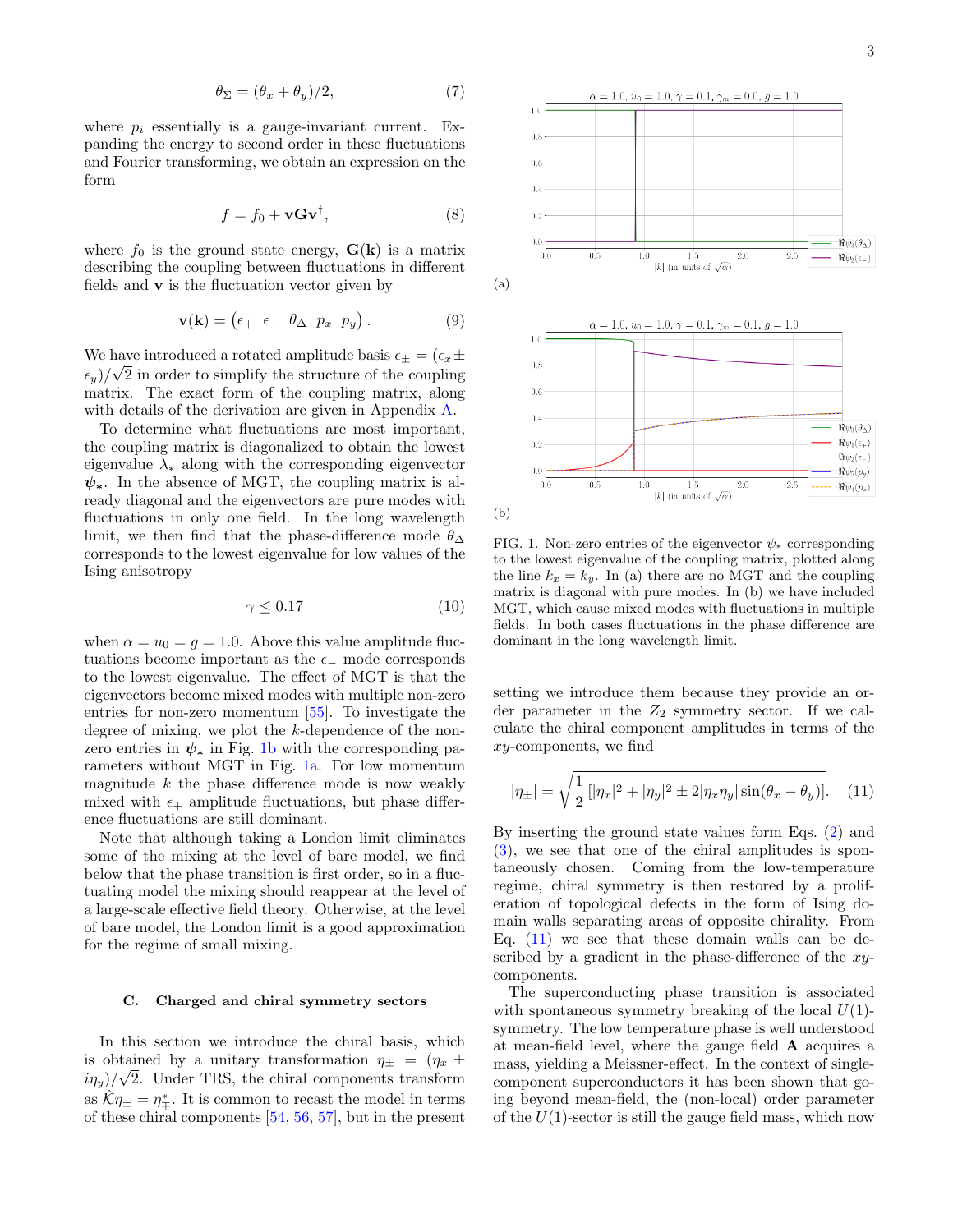corresponds to the inverse magnetic penetration length of the problem. Upon heating the system, the mass of the gauge field is eventually destroyed at some critical temperature. The phase transition is driven by a proliferation of thermally excited topological defects in the form of charged vortex-loops [\[58,](#page-8-41) [59\]](#page-9-1).

<span id="page-3-1"></span>In the London limit, we can perform a separation of variables to rewrite the model in terms of charged and chiral terms

$$
f = \frac{\rho_0^2}{2} \left[ \nabla (\theta_x + \theta_y) - 2g\mathbf{A} \right]^2 + \frac{\rho_0^2}{2} \left[ \nabla (\theta_x - \theta_y) \right]^2 + \gamma \rho_0^4 \cos 2(\theta_x - \theta_y) + |\nabla \times \mathbf{A}|^2 + \gamma_m \rho_0^2 \cos(\theta_x - \theta_y) \left\{ \left[ \partial_x (\theta_x + \theta_y) - 2gA_x \right] \left[ \partial_y (\theta_x + \theta_y) - 2gA_y \right] - \left[ \partial_x (\theta_x - \theta_y) \right] \left[ \partial_y (\theta_x - \theta_y) \right] \right\}.
$$
\n(12)

This form highlights the interplay between the symmetry sectors of the model in an intuitive way. We have the charged sector given by the phase-sum coupling to a gauge field with strength 2g. The chiral sector is governed by the phase-difference, where we have a 3D XYmodel with an easy axis anisotropy that demotes the symmetry from global  $U(1)$  down to  $Z_2$ . Then finally there are the MGT that provide an explicit coupling between the two sectors. Note that even in the absence of MGT, the two symmetry sectors are still connected as the phase-sum and phase-difference are not independent variables.

### <span id="page-3-2"></span>III. MONTE CARLO SIMULATIONS

The critical properties of the model in Eq. [\(1\)](#page-1-1) in the London limit are investigated using Monte Carlo simulations. This is achieved by discretizing the model on a numerical cubic lattice, where the matter-fields live on lattice points and the gauge field is discretized through renormalized non-compact link-variables [\[60\]](#page-9-2). Periodic boundary conditions are used because we are interested in bulk properties of the model. In simulations, we use the Metropolis Hastings algorithm with a local update scheme and parallel tempering between different temperatures to numerically evaluate various observables [\[61–](#page-9-3) [63\]](#page-9-4). The gauge-field is discretized through renormalized non-compact link-variables defined as

$$
A_{\mathbf{r},\mu} \equiv -\frac{1}{g} \int_{\mathbf{r}}^{\mathbf{r}+\hat{\mu}} A_{\mu}(\mathbf{r}') \, \mathrm{d}\mathbf{r}' \in (-\infty, \infty), \qquad (13)
$$

for  $\mu \in \{x, y, z\}$ . These are non-compact in the sense that they don't have a  $2\pi$  periodicity [\[60\]](#page-9-2) and this means that the discretization of the pure gauge term in Eq. [\(1b\)](#page-1-5) will have the form

<span id="page-3-0"></span>
$$
\int d^3r \, |\nabla \times \mathbf{A}|^2 \mapsto f_{\mathbf{A}}^{\mathbf{r}} = \frac{1}{g^2} \sum_{\mathbf{r}, \mu} (\mathbf{\Delta} \times \mathbf{A})^2, \qquad (14)
$$

where  $(\mathbf{\Delta} \times \mathbf{A})_{\mu} = \epsilon_{\mu\nu\lambda} \Delta_{\nu} A_{\mathbf{r},\lambda}$  using the Levi-Civita symbol and summation over repeated indices.  $\Delta_{\mu}$ is a discrete forward difference operator such that

 $\Delta_{\mu}A_{\mathbf{r},\nu}=A_{\mathbf{r}+\hat{\mu},\nu}-A_{\mathbf{r},\nu}$ . We note that writing out the sums over  $\mu$ ,  $\nu$  and  $\lambda$ , Eq. [\(14\)](#page-3-0) can be written in term of plaquette sums. The link variables are renormalized in the sense that we multiply the field by a factor  $-1/g$  to simplify the covariant derivatives.

The covariant derivatives are discretized using forward difference where the order-parameter component value at  $\mathbf{r} + \hat{\mu}$  is parallel-transported back to **r** by the gauge-field link variables by

<span id="page-3-3"></span>
$$
D_{\mu}\eta_a(\mathbf{r}) \mapsto \eta_{\mathbf{r}+\hat{\mu}}^a e^{-iA_{\mathbf{r},\mu}} - \eta_{\mathbf{r}}^a. \tag{15}
$$

This ensures that the resulting lattice-discretized GLtheory remains invariant under the gauge-transformation

$$
\eta_{\mathbf{r}}^{a} \mapsto e^{i\lambda_{\mathbf{r}}} \eta_{\mathbf{r}}^{a}
$$
\n
$$
A_{\mathbf{r},\mu} \mapsto A_{\mathbf{r},\mu} + \Delta_{\mu} \lambda_{\mathbf{r}},
$$
\n(16)

where  $\lambda_{\mathbf{r}}$  is an arbitrary real field.

The resulting lattice theory is expected to yield the same quantitative behaviour as the continuum theory, at least in strongly type-II regime [\[64\]](#page-9-5). The remaining expressions for the discretized effective free energy density  $f<sup>r</sup>$  are presented in Appendix [B.](#page-10-0) Once a lattice formulation of the GL-model is obtained, Monte Carlo simulations are carried out in the following manner. We start from some given configuration of the phase and gauge-field variables. In principle this configuration can be completely arbitrary, but we typically start from a fully correlated low temperature configuration or a fully uncorrelated high temperature configuration. From this configuration, we propose a local update by changing the field values at one lattice site. The update is either accepted or rejected, with a probability given by the Boltzmann weight of the change in energy between the old and proposed configuration. After identifying the two symmetry-sectors of the model, these updates are done in a two-step manner. We first attempt to change the phase-difference  $\theta_{\mathbf{r}}^x - \theta_{\mathbf{r}}^y$  while keeping the phase-sum constant. The second step is attempting to change the phase-sum  $\theta_{\mathbf{r}}^x + \theta_{\mathbf{r}}^y$  and the gauge field  $A_{\mathbf{r},\mu}$  while keeping the phase difference constant. All proposed updates were drawn from a uniform distribution about the value in the current configuration. For updates to the phase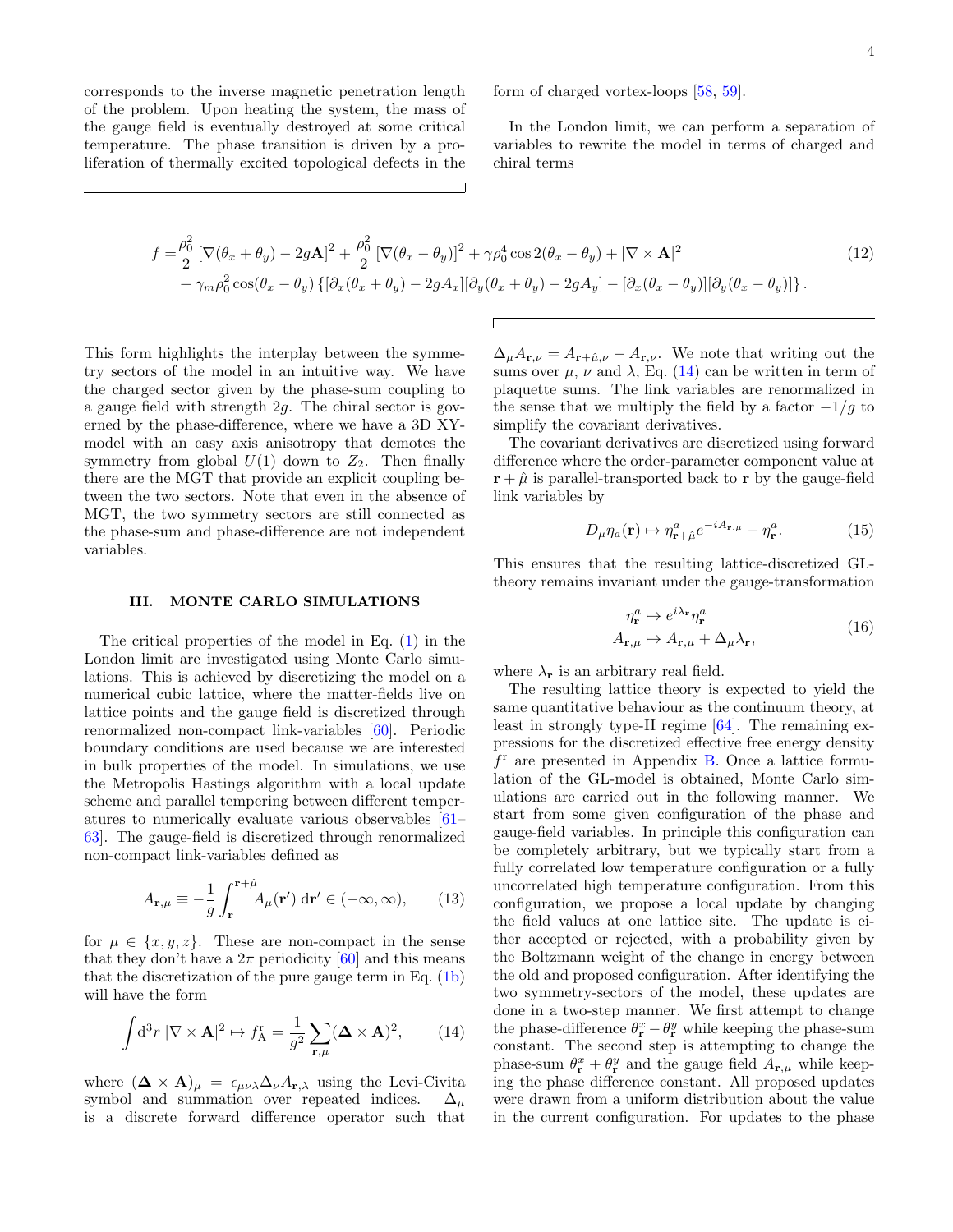variables we set  $\theta_{max} = 2\pi/3$ , such that the new value was drawn from the interval  $[\theta_{\bf r} - \theta_{max}, \theta_{\bf r} + \theta_{max}]$  (mod  $2\pi$ ). Similarly, updates to the gauge field were drawn from  $[A_{\mathbf{r},\mu} - A_{max}, A_{\mathbf{r},\mu} + A_{max}]$ , where  $A_{max} = 0.6$ . The values of  $\theta_{max}$  and  $A_{max}$  were set after initial testing to keep the acceptance rate around 30%. This procedure respects the important requirements of ergodicity and detailed balance, and also has the benefit of allowing a high acceptance rate in one symmetry sector even if the other one is completely frozen. A Monte Carlo sweep consists of performing one such update on each lattice site in the system. Before doing measurements, we carry out a number of Monte Carlo sweeps to let the system thermalize at a configuration with high probability. This is done in a step-wise manner where the system is thermalized at incrementally higher or lower temperatures, depending on the starting configuration, towards the target temperature. This stepwise procedure decreases the probability of getting stuck in local minima of the energy landscape. Furthermore, our algorithm employs parallel tempering where a number of systems are running in parallel at an interval of closely spaced temperatures. After a number of Monte-Carlo sweeps, two configurations can swap temperature with a probability given by the Boltzmann weight. This further remedies issues associated with local minimas and ensures faster thermalisation and sampling.

To measure ordering in each of the symmetry sectors at the phase transition, we introduce two order parameters. As discussed in section IIC, the  $Z_2$  transition is characterized by an imbalance between the chiral components introduced in Eq. [\(11\)](#page-2-3). Hence, we can measure spontaneous symmetry-breaking of TRS using the chiral amplitude difference

<span id="page-4-0"></span>
$$
\delta \eta_{\pm} = \left\langle \left| \frac{1}{L^3} \sum_{\mathbf{r}} |\eta_{+}(\mathbf{r})|^2 - |\eta_{-}(\mathbf{r})|^2 \right| \right\rangle. \tag{17}
$$

This is zero in the high-temperature phase and tends to  $2\rho_0^2$  in the low-temperature phase. The superconducting phase is characterized by a non-zero gauge field mass  $m = \lambda_L^{-1}$ . This can be computed via the dual stiffness  $\vert 44 \vert$ 

<span id="page-4-1"></span>
$$
\rho_{\mathbf{q}}^{\mu\mu} = \frac{1}{(2\pi)^2 L^3} \left\langle \left| \sum_{\mathbf{r}} (\Delta \times \mathbf{A})_{\mu} e^{i\mathbf{q}\mathbf{r}} \right| \right\rangle \sim \frac{q^2}{q^2 + \lambda_L^{-2}}.
$$
\n(18)

The low q-limit of this expression tends to zero in the superconducting phase, where  $\lambda_L$  is finite, and some constant in the normal state, where  $\lambda_L$  is infinite. Hence, we measure the dual stiffness at the lowest non-zero momentum allowed by our discretization as an order parameter in the  $U(1)$ -symmetry sector. Finally, both phasetransitions are accompanied by singularities in the specific heat

<span id="page-4-2"></span>
$$
C_v = \beta^2 \left\langle (E - \langle E \rangle)^2 \right\rangle,\tag{19}
$$

where  $\beta$  is the inverse temperature.

In numerical simulations, we thermalise systems of sizes up to  $32<sup>3</sup>$  from both an ordered state given by Eqs.  $(2)$  and  $(3)$ , or fully disordered states in some cases, over  $3 \times 10^5$  Monte Carlo sweeps. We then make measurements of the energy, dual stiffness and chiral order parameter over  $1 \times 10^6$  Monte Carlo sweeps. The measurements are done every 40'th sweep to account for the auto-correlation time. Ferrenberg-Swendsen multi histogram reweighting has been used to post-process the raw data [\[65,](#page-9-6) [66\]](#page-9-7). Errors in the results were estimated using the jackknife method [\[67\]](#page-9-8).

# IV. RESULTS

In this section we present results from large scale Monte Carlo simulations using the parameter regime discussed in Sec. IIB. For all simulations we have fixed  $\alpha = 1.0, u_0 = 1.0, g = 1.0$  and we consider a cubic geometry for lattices of size  $L \times L \times L$  with periodic boundary conditions.

## A. Model without mixed gradient terms

Results without MGT,  $\gamma_m = 0$ , are shown in Fig. [2.](#page-5-0) We find that ordering in both symmetry sectors occurs simultaneously. In Fig. [2a](#page-5-1) the chiral order parameter has a kink as it drops to zero at the critical temperature. The dual stiffness in Fig. [2b](#page-5-2) displays similar behaviour; in the Meissner phase, where  $\lambda_L$  is finite, it tends to zero and in the normal state it grows, as the thermal gauge fluctuations become larger. The normal phase and Meissner phase are separated by a jump in both order parameters accompanied by a singularity in the specific heat in Fig. [2c.](#page-5-3) In summary, we find that with decreasing temperature the system goes from a normal state to a chiral superconducting state with spontaneously broken  $U(1) \times Z_2$  symmetry.

The fact that they coincide is explained by a preemptive phase transition scenario, discussed previously for multi-component superfluids and superconductors [\[43,](#page-8-27) [48\]](#page-8-29), see the earlier discussion in terms of  $i$ -currents in [\[45\]](#page-8-30). The process of proliferating topological defects in the two symmetry sectors is cooperative. Namely, as the charged vortices in the  $U(1)$ -sector proliferate, the stiffness of the Ising domain walls drops to zero triggering a proliferation in the  $Z_2$  sector. The smoking gun signature of a preemptive phase transition is that it is first order, with a latent heat related to the sudden drop in the chiral/charged order parameters at the phase transition. An intuitive way of understanding this is to consider the case where the two symmetry sectors are completely decoupled. The chiral sector is then, with increasing temperature, headed towards a continuous second order phase transition in the Ising universality class. At some lower temperature, charged vortices in the  $U(1)$ sector will proliferate which also triggers the  $Z_2$  phase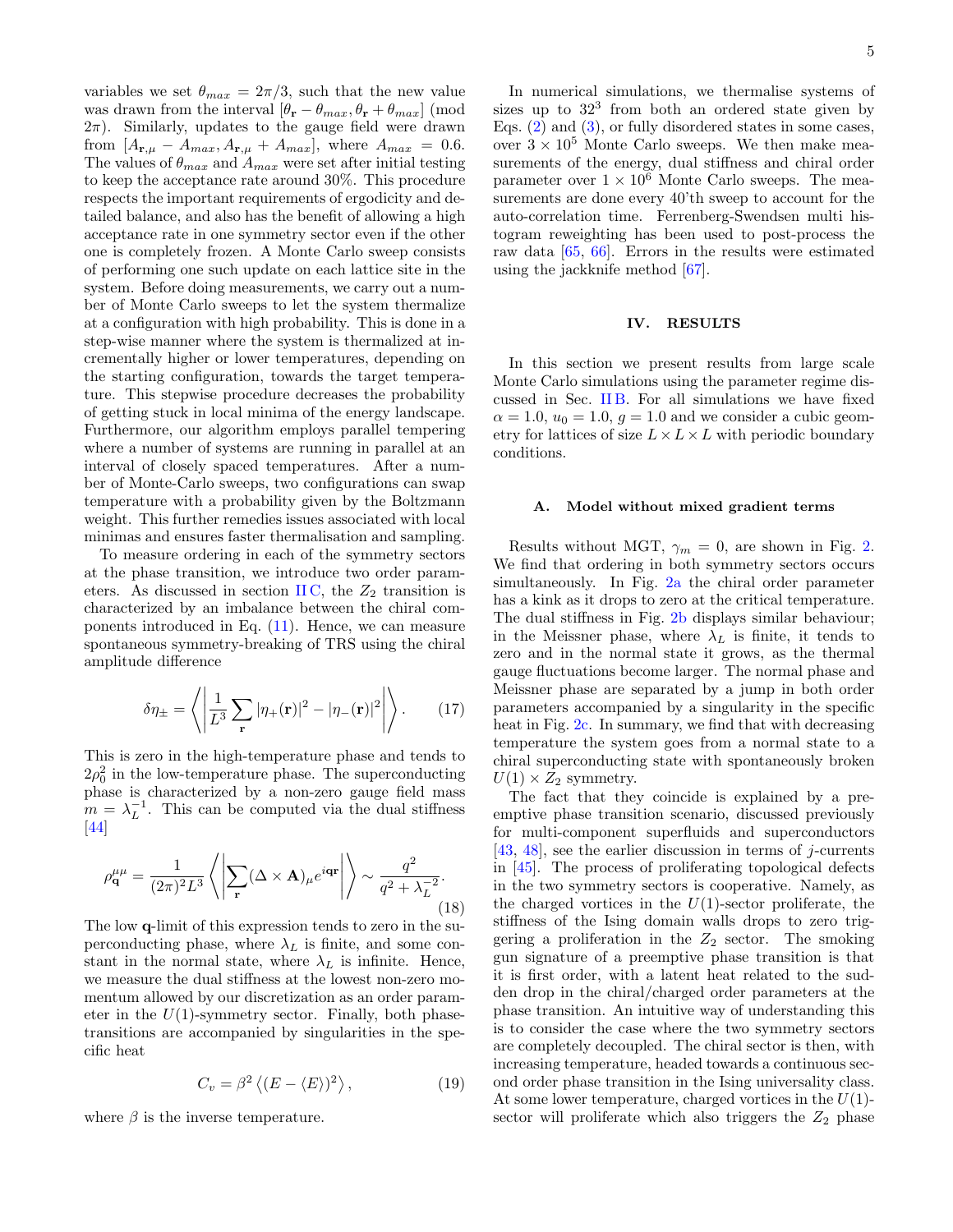<span id="page-5-2"></span><span id="page-5-1"></span>

<span id="page-5-3"></span><span id="page-5-0"></span>FIG. 2. Results from Monte Carlo simulations of model in Eq. [\(1\)](#page-1-1) with  $\gamma = 0.1$  and  $\gamma_m = 0.0$  for  $L = 24, 28, 32$ . (a) Chiral amplitude difference given by Eq. [\(17\)](#page-4-0). (b) Dual stiffness given by Eq. [\(18\)](#page-4-1). (c) Specific heat given by Eq. [\(19\)](#page-4-2). We find a single phase transition at  $T_c \simeq 3.745$  characterized by ordering in both symmetry sectors and a singularity in the specific heat.

transition due to the interplay between domain walls and vortices. This scenario is sketched in Fig. [3,](#page-5-4) where the order parameters in both symmetry sectors are cut off at the preemptive transition temperature resulting in a single first order transition. To investigate this numerically, we plot the energy probability distribution in Fig. [4a.](#page-6-0) We find a pronounced double peak, indicative of a first order phase transition where two phases co-exist at the critical temperature. Furthermore, we have performed a finite-size scaling analysis of the difference in free energy between the double peak value and the valley minimum

 $\Delta F = \ln(P_{max}/P_{min})/\beta$ , where  $P_{max}$  and  $P_{min}$  are the energy probabilities at the double peak and the valley minimum, respectively. For a first order phase transition, this quantity should scale asymptotically as  $L^{d-1}$ [\[68\]](#page-9-9) for large system sizes. Such scaling is confirmed in Fig. [4b.](#page-6-1)



<span id="page-5-4"></span>FIG. 3. Schematic drawing of the preemptive phase transition scenario. The chiral and charged order parameters would exhibit two separate continuous phase transitions, were it not for the mutual interplay between the two sectors. At some intermediate temperature, interplay between topological defects in the two symmetry sectors lead to ordering in both, resulting in a single first order phase transition at  $T_c$ .

#### B. Full model

We now consider the full model in Eq.  $(1)$  and examine how the MGT modify results from the previous section. Fig. [5](#page-6-2) shows results for the phase transition at  $\gamma_m = 0.1$ . The difference between the results with and without MGT, can be seen by comparing with Fig. [2.](#page-5-0) The critical temperature decreases slightly, and we can also see that finite size effects become more prominent as the peak in specific heat changes more with system size. To investigate whether this is still a preemptive phase transition, the energy probability distribution along with finite size scaling of  $\Delta F$  are plotted in Fig. [6.](#page-7-4) We find a clear double peak and quadratic scaling, which both indicate a first order preemptive phase transition. By comparing with Fig. [4,](#page-6-3) we observe that the first order behavior is even stronger in case of non-zero MGT, as the double peak structure is now resolved for the smallest system with  $L = 24$ . The discontinuous character of the phase transition is consistent with intuition from mean-field GL solutions where vortices and domain walls tend to form a strong bound states in chiral p-wave superconductors [\[54,](#page-8-36) [69,](#page-9-10) [70\]](#page-9-11).

To characterize the strength of the transition, we calculate the difference in entropy between the two coexisting states at the phase transition. The entropy is calculated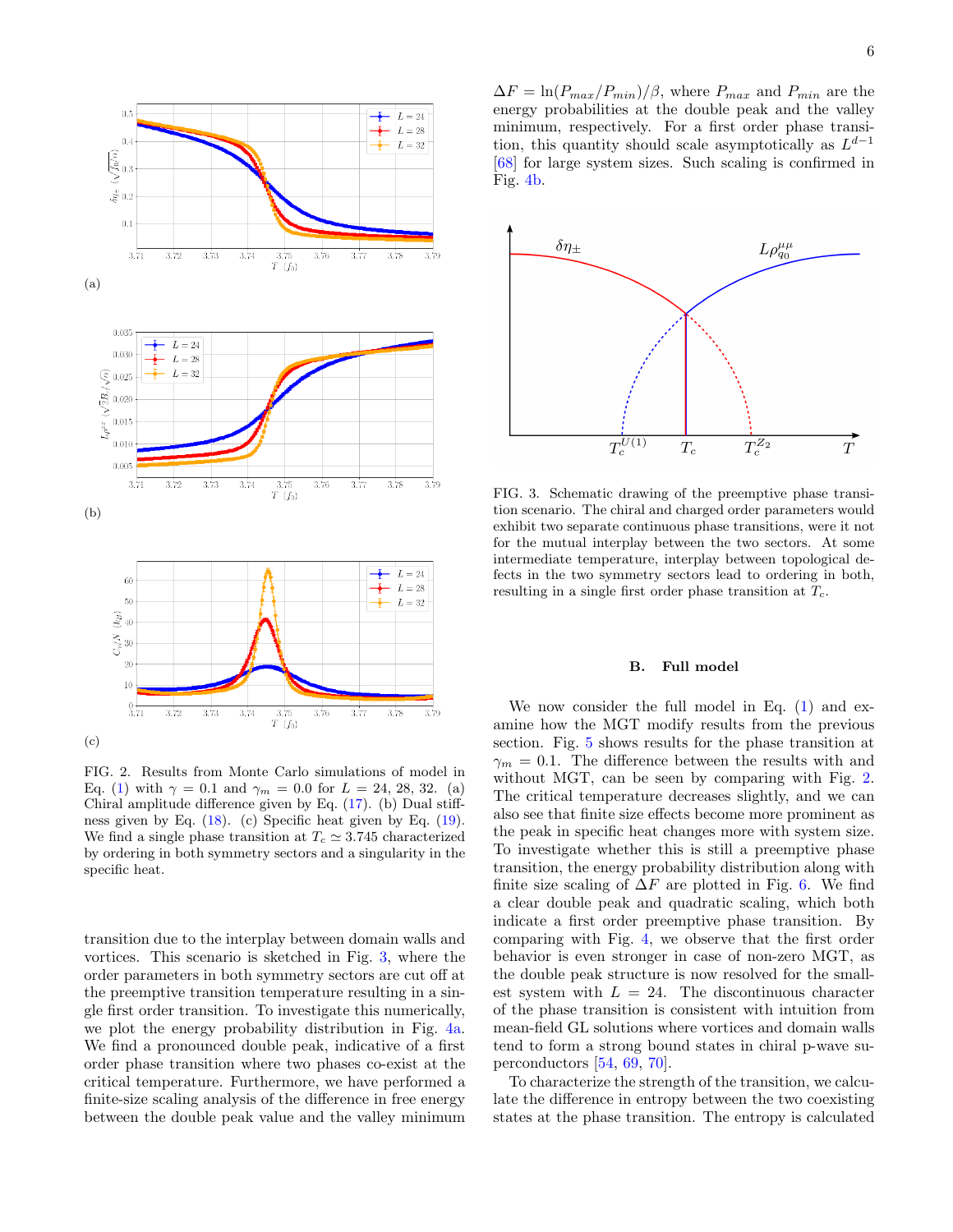

<span id="page-6-1"></span><span id="page-6-0"></span>

<span id="page-6-3"></span>FIG. 4. (a) Energy per lattice site probability distribution at the critical temperature for system parameters  $\gamma = 0.1$  and  $\gamma_m = 0.0$  and system sizes  $L = 24, 28, 32$ . For larger system sizes we see an increasingly pronounced double peak, indicating a first order phase transition. (b) Finite size scaling of the difference in free energy between the double peak value  $P_{max}$ and the valley minimum  $P_{min}$ ,  $\Delta F = \ln(P_{max}/P_{min})/\beta$ , measured at the critical point. Ferrenberg Swendsen multi histogram reweighting has been used to obtain histograms with peaks of similar height.

| $\gamma_m$       | $T_c$                                 | C. |
|------------------|---------------------------------------|----|
| 0.0              | $3.7452 \pm 0.0004$ $0.088 \pm 0.004$ |    |
| 0.1              | $3.7434 + 0.0004$ $0.120 + 0.004$     |    |
| 0.2 <sup>2</sup> | $3.7359 \pm 0.0004$ $0.121 \pm 0.004$ |    |

<span id="page-6-4"></span>TABLE I. Critical temperature  $T_c$  and coefficient for the change in entropy  $\Delta S = ck_B$  for different strengths of the MGT with  $\gamma = 0$ . As  $\gamma_m$  increases the critical temperature decreases and the change in entropy increases, making the phase transition stronger first order. Data is taken from simulations with  $L = 32$ , and  $T_c$  is determined using multi histogram re-weighting to find the temperature where the two peaks in the energy probability distribution have the same height. The uncertainty in  $T_c$  and c are determined by our numerical resolution in energy and temperature.

from the free energy  $F = E-TS$ . Because the two states have the same free energy the entropy difference is given by  $\Delta S = \Delta E/T_c \equiv ck_b$ . [I](#page-6-4)n Table I we show the coefficient  $c$  for the change in entropy per lattice site for increasing values of  $\gamma_m$ . We see a significant increase from the case without to the case with MGT, meaning the phase transition becomes more strongly first order.



<span id="page-6-2"></span>(c)

FIG. 5. Results from Monte Carlo simulations of model in Eq. [\(1\)](#page-1-1) with  $g = 1.0$ ,  $\gamma = 0.1$  and  $\gamma_m = 0.1$  for  $L = 24$ , 28, 32. (a) Chiral amplitude difference given by Eq. [\(17\)](#page-4-0). (b) Dual stiffness given by Eq.  $(18)$ . (c) Specific heat given by Eq.  $(19)$ . We find a single phase transition at  $T_c \approx 3.743$  characterized by ordering in both symmetry sectors and a singularity in the specific heat.

As  $\gamma_m$  is increased further, this trend continues. This can be explained by the fact that the MGT introduce stronger interaction between vortices and domain walls that results in a larger latent heat and stronger first order behaviour.

#### V. SUMMARY AND DISCUSSION

In this paper we have investigated fluctuation effects on the phase transition in a GL model for chiral super-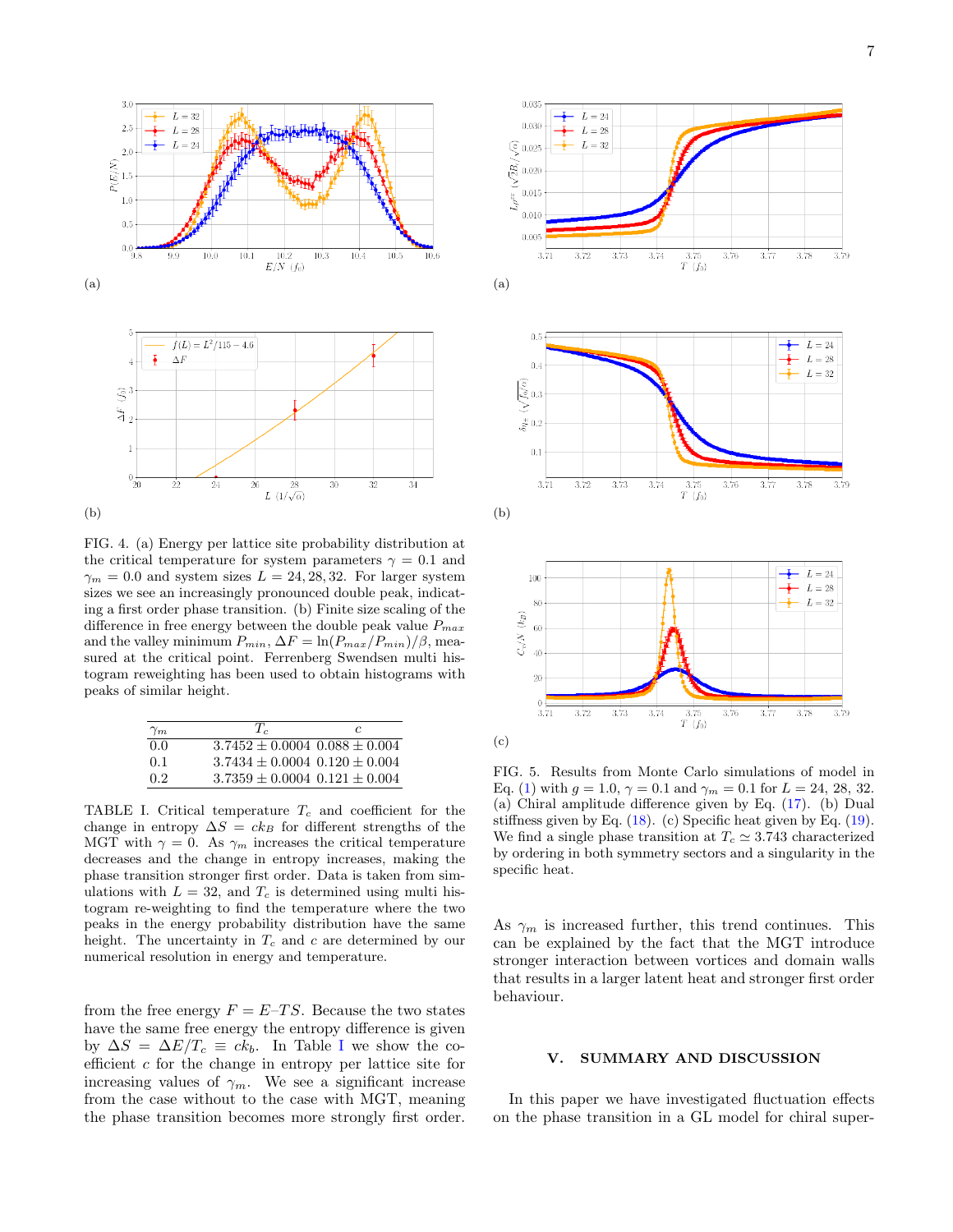

<span id="page-7-4"></span>FIG. 6. (a) Energy per lattice site probability distribution at the critical temperature for system parameters  $\gamma = 0.1$  and  $\gamma_m = 0.1$  and system sizes  $L = 24, 28, 32$ . For larger system sizes we see an increasingly pronounced double peak, indicating a first order phase transition. (b) Finite size scaling of ∆F. Ferrenberg Swendsen multi histogram re-weighting has been used to obtain histograms with peaks of similar height.

conductors. Within the parameter regime we have used, consistent with taking  $(\eta_x, \eta_y)$  to be constants, a single phase transition from the normal state to a chiral superconducting state with spontaneously broken  $U(1) \times Z_2$ symmetry is found. We show that this is a preemptive first-order phase transition, where interplay between the topological defects in both symmetry sectors of the model cause them both to disorder at the same temperature. We have also investigated the effect of MGT-term, which enhance the first order character of the phase transition.

An issue that we have not dealt with in this paper, is whether we can tune parameters of the model such that the discontinuous phase transition we find may be separated into  $U(1)$  and  $Z_2$ . Such a separation was demonstrated in  $s+is$  models [\[39](#page-8-23)[–41\]](#page-8-25) and was discussed also in a chiral p-wave model [\[42\]](#page-8-26). In principle, one can increase the critical temperature of the charged sector alone by lowering the gauge charge  $g$  and similarly decrease the critical temperature of the chiral sector by lowering  $\gamma$  in an attempt to swap the order of the two phase transitions (i.e. make the critical temperature of the  $Z_2$  transition smaller than that of the  $U(1)$  transition). How-ever, Eq. [12](#page-3-1) shows that in the limit  $q = \gamma = 0$  (ignoring MGT) both symmetry sectors are reduced to global  $U(1)$ . Since these have the same stiffness,  $\rho_0/2$ , they will also have the same critical temperature, meaning the two phase-transitions can never swap place in the considered model. Additionally, the MGT in Eq [\(1\)](#page-1-1) make vortices more strongly bound to domain walls than in the absence of MGT. However, adding different MGT fourth order in fields and second order in gradients like in [\[41\]](#page-8-25) should produce splitting as it tunes domain wall energy relative to the vortex energy.

The results presented in this paper are relevant for superconductors with spontaneously broken time-reversal symmetry and a  $D_{4h}$  symmetry group, that can be described by the energy density in Eq.  $(1)$ . In general, spintriplet superconductors with Fermi-surface anisotropy, Fermi-level particle-hole anisotropy, or spin-orbit coupling, will yield a GL theory of the type we have used in this work. The parameter regime considered is limited by the fixed amplitude approximation discussed in Sec. [II B,](#page-1-0) which also puts clear restrictions on real materials that could display the behaviour found in this paper. The main merit of the paper is therefore insight into the nature of the phase transition in chiral p-wave superconductors in a parameter regime where phase and gauge field fluctuations are dominant, that can be expected in strongly type-II regime [\[58\]](#page-8-41).

## VI. ACKNOWLEDGEMENTS

We acknowledge financial support from the Research Council of Norway Grant No. 262633 "Center of Excellence on Quantum Spintronics," and Grant No. 250985, "Fundamentals of Low Dissipative Topological Matter." EB was supported by the Swedish Research Council Grants 2016-06122, 2018-03659, the Göran Gustafsson Foundation for Research in Natural Sciences and Medicine.

- <span id="page-7-0"></span>[1] C. Kallin and J. Berlinsky, [Reports on Progress in](http://dx.doi.org/10.1088/0034-4885/79/5/054502) Physics 79[, 054502 \(2016\).](http://dx.doi.org/10.1088/0034-4885/79/5/054502)
- <span id="page-7-1"></span>[2] N. Read and D. Green, [Physical Review B](https://journals.aps.org/prb/abstract/10.1103/PhysRevB.61.10267) 61, 10267  $(2000).$
- [3] M. Stone and R. Roy, Phys. Rev. B 69[, 184511 \(2004\).](http://dx.doi.org/10.1103/PhysRevB.69.184511)
- [4] T. Senthil, J. B. Marston, and M. P. A. Fisher, [Phys.](http://dx.doi.org/10.1103/PhysRevB.60.4245) Rev. B 60[, 4245 \(1999\).](http://dx.doi.org/10.1103/PhysRevB.60.4245)
- <span id="page-7-2"></span>[5] Y. Imai, K. Wakabayashi, and M. Sigrist, [Phys. Rev. B](http://dx.doi.org/10.1103/PhysRevB.93.024510) 93[, 024510 \(2016\).](http://dx.doi.org/10.1103/PhysRevB.93.024510)
- <span id="page-7-3"></span>[6] P. W. Anderson and P. Morel, [Phys. Rev. Lett.](http://dx.doi.org/10.1103/PhysRevLett.5.136) 5, 136 [\(1960\).](http://dx.doi.org/10.1103/PhysRevLett.5.136)
- [7] P. W. Anderson and W. F. Brinkman, [Phys. Rev. Lett.](http://dx.doi.org/10.1103/PhysRevLett.30.1108) 30[, 1108 \(1973\).](http://dx.doi.org/10.1103/PhysRevLett.30.1108)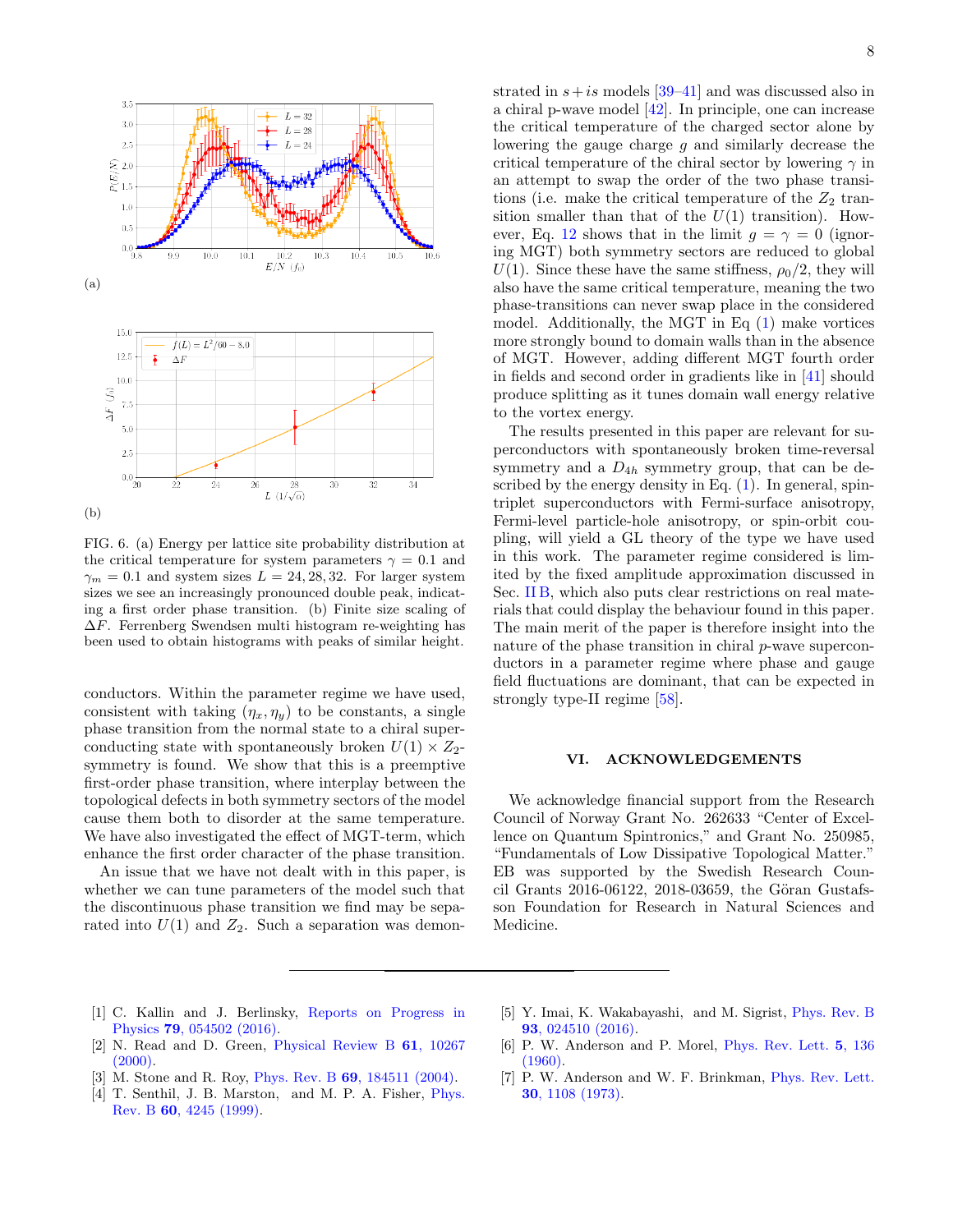- <span id="page-8-0"></span>[8] R. Balian and N. R. Werthamer, [Phys. Rev.](http://dx.doi.org/10.1103/PhysRev.131.1553) 131, 1553 [\(1963\).](http://dx.doi.org/10.1103/PhysRev.131.1553)
- <span id="page-8-1"></span>[9] Y. Maeno, H. Hashimoto, K. Yoshida, S. Nishizaki, T. Fujita, J. G. Bednorz, and F. Lichtenberg, [Nature](http://dx.doi.org/10.1038/372532a0) 372[, 532 \(1994\).](http://dx.doi.org/10.1038/372532a0)
- <span id="page-8-4"></span>[10] G. M. Luke, Y. Fudamoto, K. M. Kojima, M. I. Larkin, J. Merrin, B. Nachumi, Y. J. Uemura, Y. Maeno, Z. Q. Mao, Y. Mori, H. Nakamura, and M. Sigrist, [Nature](http://dx.doi.org/10.1038/29038) 394[, 558 \(1998\).](http://dx.doi.org/10.1038/29038)
- <span id="page-8-5"></span>[11] J. Xia, Y. Maeno, P. T. Beyersdorf, M. M. Fejer, and A. Kapitulnik, [Phys. Rev. Lett.](http://dx.doi.org/ 10.1103/PhysRevLett.97.167002) 97, 167002 (2006).
- [12] J. Jang, D. G. Ferguson, V. Vakaryuk, R. Budakian, S. B. Chung, P. M. Goldbart, and Y. Maeno, [Science](http://dx.doi.org/ 10.1126/science.1193839) 331, 186 [\(2011\).](http://dx.doi.org/ 10.1126/science.1193839)
- <span id="page-8-2"></span>[13] A. P. Mackenzie, T. Scaffidi, C. W. Hicks, and Y. Maeno, [npj Quantum Materials](http://dx.doi.org/10.1038/s41535-017-0045-4) 2, 40 (2017).
- <span id="page-8-3"></span>[14] A. Damascelli, D. H. Lu, K. M. Shen, N. P. Armitage, F. Ronning, D. L. Feng, C. Kim, Z.-X. Shen, T. Kimura, Y. Tokura, Z. Q. Mao, and Y. Maeno, [Phys. Rev. Lett.](http://dx.doi.org/10.1103/PhysRevLett.85.5194) 85[, 5194 \(2000\).](http://dx.doi.org/10.1103/PhysRevLett.85.5194)
- <span id="page-8-6"></span>[15] S. Nishizaki, Y. Maeno, S. Farner, S. Ikeda, and T. Fujita, [Physica C: Superconductivity](http://dx.doi.org/ https://doi.org/10.1016/S0921-4534(97)00804-6) 282-287, 1413 [\(1997\).](http://dx.doi.org/ https://doi.org/10.1016/S0921-4534(97)00804-6)
- <span id="page-8-7"></span>[16] V. Grinenko, D. Das, R. Gupta, B. Zinkl, N. Kikugawa, Y. Maeno, C. W. Hicks, H.-H. Klauss, M. Sigrist, and R. Khasanov, [arXiv preprint arXiv:2103.03600 \(2021\).](https://arxiv.org/abs/2103.03600)
- <span id="page-8-8"></span>[17] V. Grinenko, S. Ghosh, R. Sarkar, J.-C. Orain, A. Nikitin, M. Elender, D. Das, Z. Guguchia, F. Brückner, M. E. Barber, et al., [arXiv preprint](https://arxiv.org/abs/2001.08152) [arXiv:2001.08152 \(2020\).](https://arxiv.org/abs/2001.08152)
- <span id="page-8-9"></span>[18] P. J. Curran, S. J. Bending, W. M. Desoky, A. S. Gibbs, S. L. Lee, and A. P. Mackenzie, [Phys. Rev. B](http://dx.doi.org/ 10.1103/PhysRevB.89.144504) 89, 144504  $(2014)$ .
- [19] J. Kirtley, C. Kallin, C. Hicks, E.-A. Kim, Y. Liu, K. Moler, Y. Maeno, and K. Nelson, [Physical Review](https://journals.aps.org/prb/abstract/10.1103/PhysRevB.76.014526) B 76[, 014526 \(2007\).](https://journals.aps.org/prb/abstract/10.1103/PhysRevB.76.014526)
- <span id="page-8-10"></span>[20] C. W. Hicks, J. R. Kirtley, T. M. Lippman, N. C. Koshnick, M. E. Huber, Y. Maeno, W. M. Yuhasz, M. B. Maple, and K. A. Moler, [Physical Review B](https://journals.aps.org/prb/abstract/10.1103/PhysRevB.81.214501) 81, 214501 [\(2010\).](https://journals.aps.org/prb/abstract/10.1103/PhysRevB.81.214501)
- <span id="page-8-11"></span>[21] A. Rømer, D. Scherer, I. Eremin, P. Hirschfeld, and B. Andersen, [Physical review letters](https://journals.aps.org/prl/abstract/10.1103/PhysRevLett.123.247001) 123, 247001 (2019).
- [22] S. A. Kivelson, A. C. Yuan, B. Ramshaw, and R. Thomale, [npj Quantum Materials](https://www.nature.com/articles/s41535-020-0245-1) 5, 1 (2020).
- [23] H. G. Suh, H. Menke, P. M. R. Brydon, C. Timm, A. Ramires, and D. F. Agterberg, [Phys. Rev. Research](http://dx.doi.org/ 10.1103/PhysRevResearch.2.032023) 2[, 032023 \(2020\).](http://dx.doi.org/ 10.1103/PhysRevResearch.2.032023)
- [24] A. Ramires and M. Sigrist, [Phys. Rev. B](http://dx.doi.org/10.1103/PhysRevB.100.104501) 100, 104501 [\(2019\).](http://dx.doi.org/10.1103/PhysRevB.100.104501)
- <span id="page-8-12"></span>[25] A. Ramires and M. Sigrist, [Phys. Rev. B](http://dx.doi.org/10.1103/PhysRevB.94.104501) 94, 104501  $(2016).$
- <span id="page-8-13"></span>[26] S. Ghosh, A. Shekhter, F. Jerzembeck, N. Kikugawa, D. A. Sokolov, M. Brando, A. Mackenzie, C. W. Hicks, and B. Ramshaw, [Nature Physics](https://www.nature.com/articles/s41567-020-1032-4) 17, 199 (2021).
- <span id="page-8-14"></span>[27] S. Benhabib, C. Lupien, I. Paul, L. Berges, M. Dion, M. Nardone, A. Zitouni, Z. Mao, Y. Maeno, A. Georges, et al., [Nature physics](https://www.nature.com/articles/s41567-020-1033-3) 17, 194 (2021).
- <span id="page-8-15"></span>[28] S. Ray, A. Gibbs, S. Bending, P. Curran, E. Babaev, C. Baines, A. Mackenzie, and S. Lee, [Physical Review B](https://journals.aps.org/prb/abstract/10.1103/PhysRevB.89.094504) 89[, 094504 \(2014\).](https://journals.aps.org/prb/abstract/10.1103/PhysRevB.89.094504)
- <span id="page-8-16"></span>[29] R. Joynt and L. Taillefer, [Rev. Mod. Phys.](http://dx.doi.org/10.1103/RevModPhys.74.235) 74, 235 [\(2002\).](http://dx.doi.org/10.1103/RevModPhys.74.235)
- [30] J. D. Strand, D. J. Van Harlingen, J. B. Kycia, and W. P. Halperin, [Phys. Rev. Lett.](http://dx.doi.org/10.1103/PhysRevLett.103.197002) 103, 197002 (2009).
- <span id="page-8-17"></span>[31] E. R. Schemm, W. J. Gannon, C. M. Wishne, W. P. Halperin, and A. Kapitulnik, Science 345[, 190 \(2014\).](http://dx.doi.org/ 10.1126/science.1248552)
- <span id="page-8-18"></span>[32] R. A. Fisher, S. Kim, B. F. Woodfield, N. E. Phillips, L. Taillefer, K. Hasselbach, J. Flouquet, A. L. Giorgi, and J. L. Smith, [Phys. Rev. Lett.](http://dx.doi.org/ 10.1103/PhysRevLett.62.1411) 62, 1411 (1989).
- [33] S. Adenwalla, S. W. Lin, Q. Z. Ran, Z. Zhao, J. B. Ketterson, J. A. Sauls, L. Taillefer, D. G. Hinks, M. Levy, and B. K. Sarma, [Phys. Rev. Lett.](http://dx.doi.org/ 10.1103/PhysRevLett.65.2298) 65, 2298 (1990).
- <span id="page-8-19"></span>[34] K. E. Avers, W. J. Gannon, S. J. Kuhn, W. P. Halperin, J. A. Sauls, L. DeBeer-Schmitt, C. D. Dewhurst, J. Gavilano, G. Nagy, U. Gasser, and M. R. Eskildsen, [Nature](http://dx.doi.org/10.1038/s41567-020-0822-z) Physics 16[, 531 \(2020\).](http://dx.doi.org/10.1038/s41567-020-0822-z)
- <span id="page-8-20"></span>[35] J. Sauls, [Advances in Physics](http://dx.doi.org/10.1080/00018739400101475) 43, 113 (1994).
- <span id="page-8-21"></span>[36] A. Ribak, R. M. Skiff, M. Mograbi, P. Rout, M. Fischer, J. Ruhman, K. Chashka, Y. Dagan, and A. Kanigel, Science advances 6[, eaax9480 \(2020\).](https://advances.sciencemag.org/content/6/13/eaax9480.abstract)
- [37] F. Qin, W. Shi, T. Ideue, M. Yoshida, A. Zak, R. Tenne, T. Kikitsu, D. Inoue, D. Hashizume, and Y. Iwasa, [Na](https://www.nature.com/articles/ncomms14465)[ture communications](https://www.nature.com/articles/ncomms14465) 8, 1 (2017).
- <span id="page-8-22"></span>[38] L. Jiao, S. Howard, S. Ran, Z. Wang, J. O. Rodriguez, M. Sigrist, Z. Wang, N. P. Butch, and V. Madhavan, Nature 579[, 523 \(2020\).](https://www.nature.com/articles/s41586-020-2122-2)
- <span id="page-8-23"></span>[39] T. A. Bojesen, E. Babaev, and A. Sudbø, [Phys. Rev. B](http://dx.doi.org/10.1103/PhysRevB.88.220511) 88[, 220511 \(2013\).](http://dx.doi.org/10.1103/PhysRevB.88.220511)
- <span id="page-8-24"></span>[40] T. A. Bojesen, E. Babaev, and A. Sudbø, [Phys. Rev. B](http://dx.doi.org/10.1103/PhysRevB.89.104509) 89[, 104509 \(2014\).](http://dx.doi.org/10.1103/PhysRevB.89.104509)
- <span id="page-8-25"></span>[41] V. Grinenko, D. Weston, F. Caglieris, C. Wuttke, C. Hess, T. Gottschall, J. Wosnitza, A. Rydh, K. Kihou, C.-H. Lee, R. Sarkar, S. Dengre, I. Maccari, J. Garaud, A. Charnukha, R. Hühne, K. Nielsch, B. Büchner, H.-H. Klauss, and E. Babaev, [arXiv preprint arXiv:2103.17190](https://arxiv.org/abs/2103.17190)  $(2021)$ .
- <span id="page-8-26"></span>[42] M. H. Fischer and E. Berg, [Physical Review B](https://journals.aps.org/prb/abstract/10.1103/PhysRevB.93.054501) **93**, 054501 [\(2016\).](https://journals.aps.org/prb/abstract/10.1103/PhysRevB.93.054501)
- <span id="page-8-27"></span>[43] E. V. Herland, E. Babaev, and A. Sudbø, [Phys. Rev. B](http://dx.doi.org/10.1103/PhysRevB.82.134511) 82[, 134511 \(2010\).](http://dx.doi.org/10.1103/PhysRevB.82.134511)
- <span id="page-8-38"></span>[44] J. Smiseth, E. Smørgrav, E. Babaev, and A. Sudbø, Phys. Rev. B 71[, 214509 \(2005\).](http://dx.doi.org/10.1103/PhysRevB.71.214509)
- <span id="page-8-30"></span>[45] A. Kuklov, N. Prokof'Ev, B. Svistunov, and M. Troyer, [Annals of Physics](https://www.sciencedirect.com/science/article/pii/S0003491606000789) 321, 1602 (2006).
- [46] E. Babaev, [Nuclear Physics B](https://www.sciencedirect.com/science/article/pii/S0550321304001294?via%3Dihub) 686, 397 (2004).
- <span id="page-8-28"></span>[47] E. Babaev, A. Sudbø, and N. Ashcroft, [Nature](https://www.nature.com/articles/nature02910) 431, 666 [\(2004\).](https://www.nature.com/articles/nature02910)
- <span id="page-8-29"></span>[48] E. Dahl, E. Babaev, S. Kragset, and A. Sudbø, [Physical](https://journals.aps.org/prb/abstract/10.1103/PhysRevB.77.144519) Review B 77[, 144519 \(2008\).](https://journals.aps.org/prb/abstract/10.1103/PhysRevB.77.144519)
- <span id="page-8-31"></span>[49] A. Kuklov, M. Matsumoto, N. Prokof'Ev, B. Svistunov, and M. Troyer, [Physical review letters](https://journals.aps.org/prl/abstract/10.1103/PhysRevLett.101.050405) 101, 050405 [\(2008\).](https://journals.aps.org/prl/abstract/10.1103/PhysRevLett.101.050405)
- <span id="page-8-32"></span>[50] E. V. Herland, T. A. Bojesen, E. Babaev, and A. Sudbø, Phys. Rev. B 87[, 134503 \(2013\).](http://dx.doi.org/10.1103/PhysRevB.87.134503)
- <span id="page-8-33"></span>[51] D. F. Agterberg, [Phys. Rev. Lett.](http://dx.doi.org/10.1103/PhysRevLett.80.5184) 80, 5184 (1998).
- <span id="page-8-34"></span>[52] F. N. Krohg and A. Sudbø, [Phys. Rev. B](http://dx.doi.org/10.1103/PhysRevB.98.014510) 98, 014510 [\(2018\).](http://dx.doi.org/10.1103/PhysRevB.98.014510)
- <span id="page-8-35"></span>[53] M. Sigrist and K. Ueda, [Rev. Mod. Phys.](http://dx.doi.org/10.1103/RevModPhys.63.239) **63**, 239 (1991).
- <span id="page-8-36"></span>[54] J. Garaud, E. Babaev, T. A. Bojesen, and A. Sudbø, Phys. Rev. B 94[, 104509 \(2016\).](http://dx.doi.org/10.1103/PhysRevB.94.104509)
- <span id="page-8-37"></span>[55] M. Speight, T. Winyard, and E. Babaev, [Physical Re](https://journals.aps.org/prb/abstract/10.1103/PhysRevB.100.174514)view B 100[, 174514 \(2019\).](https://journals.aps.org/prb/abstract/10.1103/PhysRevB.100.174514)
- <span id="page-8-39"></span>[56] D. F. Agterberg, Phys. Rev. B 58[, 14484 \(1998\).](http://dx.doi.org/10.1103/PhysRevB.58.14484)
- <span id="page-8-40"></span>[57] R. Heeb and D. F. Agterberg, [Phys. Rev. B](http://dx.doi.org/10.1103/PhysRevB.59.7076) 59, 7076  $(1999)$ .
- <span id="page-8-41"></span>[58] C. Dasgupta and B. I. Halperin, [Phys. Rev. Lett.](http://dx.doi.org/10.1103/PhysRevLett.47.1556) 47, [1556 \(1981\).](http://dx.doi.org/10.1103/PhysRevLett.47.1556)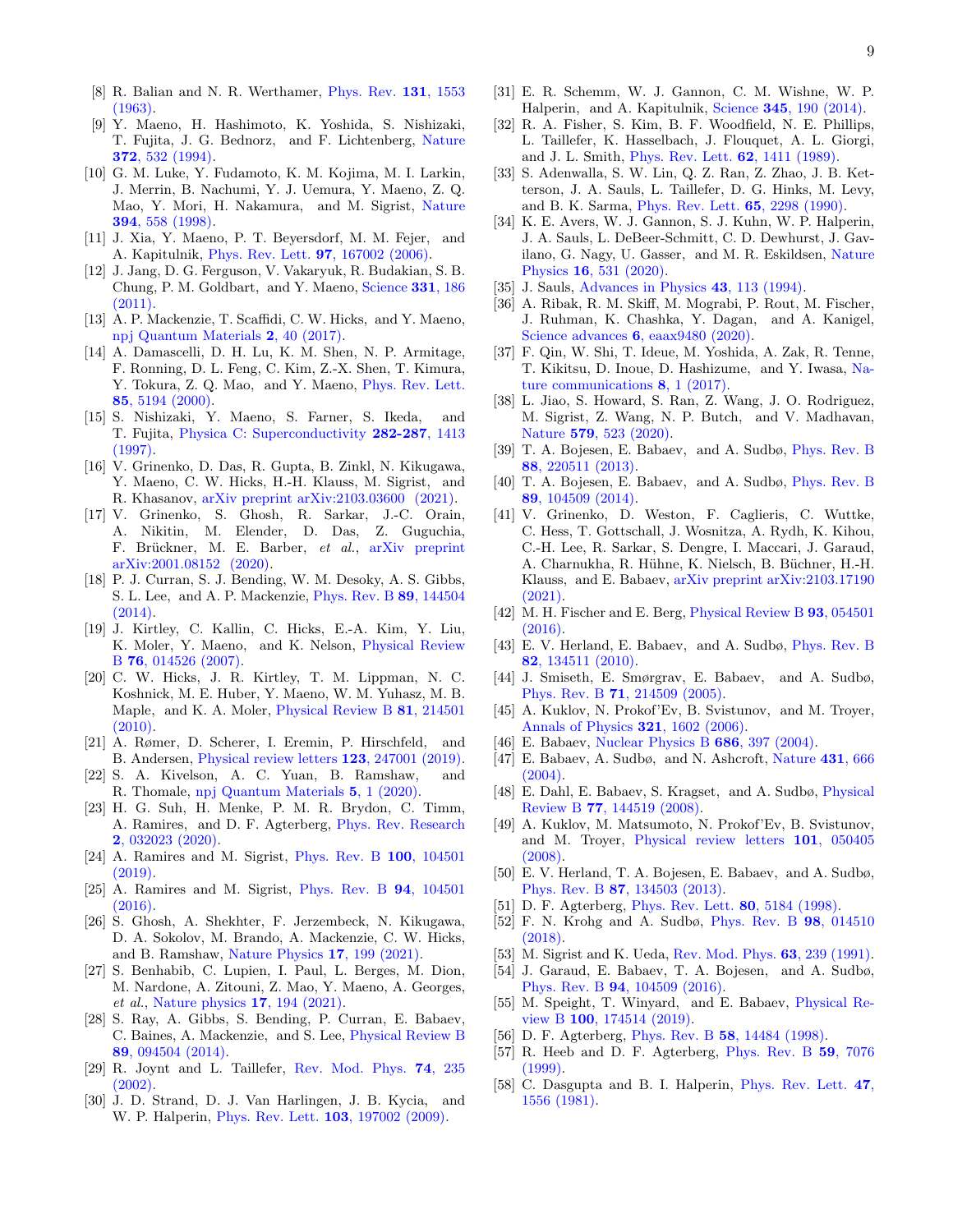- <span id="page-9-1"></span>[59] A. K. Nguyen and A. Sudbø, [Phys. Rev. B](http://dx.doi.org/10.1103/PhysRevB.60.15307) 60, 15307 [\(1999\).](http://dx.doi.org/10.1103/PhysRevB.60.15307)
- <span id="page-9-2"></span>[60] A. Shimizu, H. Ozawa, I. Ichinose, and T. Matsui, [Phys.](http://dx.doi.org/10.1103/PhysRevB.85.144524) Rev. B 85[, 144524 \(2012\).](http://dx.doi.org/10.1103/PhysRevB.85.144524)
- <span id="page-9-3"></span>[61] H. G. Katzgraber, "Introduction to Monte Carlo Methods," (2009), [arXiv:0905.1629.](http://arxiv.org/abs/arXiv:0905.1629)
- [62] W. H. Press, S. A. Teukolsky, W. T. Vetterlig, and B. P. Flannery, Numerical Recipes, 3rd ed. (Cambridge Univ. Press, 2007).
- <span id="page-9-4"></span>[63] M. Newman and G. Barkema, [Monte Carlo Methods in](https://books.google.no/books?id=J5aLdDN4uFwC) [Statistical Physics](https://books.google.no/books?id=J5aLdDN4uFwC) (Clarendon Press, 1999).
- <span id="page-9-5"></span>[64] A. K. Nguyen and A. Sudbø, [Phys. Rev. B](http://dx.doi.org/10.1103/PhysRevB.60.15307) **60**, 15307  $(1999)$ .
- <span id="page-9-6"></span>[65] A. M. Ferrenberg and R. H. Swendsen, [Phys. Rev. Lett.](http://dx.doi.org/10.1103/PhysRevLett.61.2635) 61[, 2635 \(1988\).](http://dx.doi.org/10.1103/PhysRevLett.61.2635)
- <span id="page-9-7"></span>[66] A. M. Ferrenberg and R. H. Swendsen, [Computers in](https://aip.scitation.org/doi/pdf/10.1063/1.4822862) Physics 3[, 101 \(1989\).](https://aip.scitation.org/doi/pdf/10.1063/1.4822862)
- <span id="page-9-8"></span>[67] B. Efron, [The Annals of Statistics](http://www.jstor.org/stable/2958830) **7**, 1 (1979).
- <span id="page-9-9"></span>[68] J. Lee and J. M. Kosterlitz, [Phys. Rev. Lett.](http://dx.doi.org/10.1103/PhysRevLett.65.137) 65, 137 [\(1990\).](http://dx.doi.org/10.1103/PhysRevLett.65.137)
- <span id="page-9-10"></span>[69] M. Ichioka, Y. Matsunaga, and K. Machida, Physical Review B 71, 172510 (2005).
- <span id="page-9-11"></span>[70] J. Garaud and E. Babaev, [Physical Review B](https://journals.aps.org/prb/abstract/10.1103/PhysRevB.86.060514) 86, 060514 [\(2012\).](https://journals.aps.org/prb/abstract/10.1103/PhysRevB.86.060514)

## <span id="page-9-0"></span>Appendix A: Coupling matrix

The energy in Eq. [\(1\)](#page-1-1) is expanded to second order in the fluctuation fields introduced in Eqs.  $(4)-(6)$  $(4)-(6)$  $(4)-(6)$ . For the potential in Eq.  $(1a)$ , we find

 $\frac{u_0}{2}\left(u_x^4+u_y^4\right)-\gamma u_x^2u_y^2$ 

 $+\left( -\alpha +3u_{0}u_{x}^{2}-\gamma u_{y}^{2}\right) \epsilon_{x}^{2}+\left( -\alpha +3u_{0}u_{y}^{2}-\gamma u_{x}^{2}\right) \epsilon_{y}^{2}$ 

 $f_V = -\alpha \left( u_x^2 + u_y^2 \right) + \frac{u_0}{2}$ 

where  $f_0$  is the ground state energy. The Maxwell term keeps the exact same form to second order in p, since it only differs by a gradient from A

$$
f_{\mathbf{A}} = |\nabla \times \mathbf{p}|^2. \tag{A2}
$$

Finally for the various gradient terms, we expand the gradients to first order since all relevant combinations are squared

$$
D_i \eta_x = [\partial_i \epsilon_x - i(g p_i - \partial_i \theta_\Delta) u_x] e^{i(\theta_\Sigma + \theta_0/2)}, \quad \text{(A3)}
$$

$$
D_i \eta_y = [\partial_i \epsilon_y - i(g p_i + \partial_i \theta_\Delta) u_y] e^{i(\theta_\Sigma - \theta_0/2)}.
$$
 (A4)

These expressions can now be combined to form all the terms in the energy functional. After Fourier transforming and rotating the amplitude basis, we can write the energy on the form in Eq. [\(8\)](#page-2-4)

$$
f = f_0 + \mathbf{vGv}^\dagger. \tag{A5}
$$

where  $\bf{v}$  is given in Eq. [\(9\)](#page-2-5). We can write the coupling matrix as a sum of three contributions, a diagonal part with massive terms, a diagonal part with  $k$ -dependant terms and an off-diagonal part from the MGT.

$$
\mathbf{G} = \mathbf{G}_{D} + \mathbf{G}_{MGT} \tag{A6}
$$

$$
-4\gamma u_x u_y \epsilon_x \epsilon_y + 8\gamma u_x^2 u_y^2 \theta_{\Delta}^2,
$$
\n(A1)\n
$$
\mathbf{G}_{\mathbf{D}} = \begin{pmatrix}\n\frac{2\alpha(u_0 + \gamma)}{u_0 - \gamma} + k^2 & 0 & 0 & 0 & 0 \\
0 & 2\alpha + k^2 & 0 & 0 & 0 \\
0 & 0 & \frac{8\gamma\alpha^2}{(u_0 - \gamma)^2} + \frac{2\alpha}{u_0 - \gamma} k^2 & 0 & 0 \\
0 & 0 & 0 & \frac{2\alpha}{u_0 - \gamma} g^2 + k^2 & 0 \\
0 & 0 & 0 & 0 & \frac{2\alpha}{u_0 - \gamma} g^2 + k^2\n\end{pmatrix}
$$
\n(A7)

<span id="page-9-13"></span><span id="page-9-12"></span>
$$
\mathbf{G}_{\text{MGT}} = \pm \gamma_m \sqrt{\frac{2\alpha}{u_0 - \gamma}} \begin{pmatrix} 0 & 0 & -2k_x k_y & 0 & 0 \\ 0 & 0 & 0 & -igk_y & -igk_x \\ -2k_x k_y & 0 & 0 & 0 & 0 \\ 0 & igk_y & 0 & 0 & 0 \\ 0 & igk_x & 0 & 0 & 0 \end{pmatrix}
$$
(A8)

In Eq.  $(A7)$ , we note that the Meissner effect gives rise to massive gauge-field fluctuations, which yield a massless Goldstone mode associated with the phase-sum when  $g = 0$ . The phase-difference mode is also seen to evolve to a massless Goldstone mode when the Ising-anisotropy parameter  $\gamma = 0$ . Furthermore, Eq. [\(A8\)](#page-9-13) shows that the

MGT have an effect for  $g = 0$ , coupling fluctuations in the  $\epsilon_{+}$  amplitude mode to fluctuations in the phase difference  $\theta_{\Delta}$ . Finite g will moreover couple the  $\epsilon_{-}$  amplitude mode to gauge-invariant currents. Contrary to the one-component case, the eigenmodes are in general complicated linear combinations of amplitude modes, phase